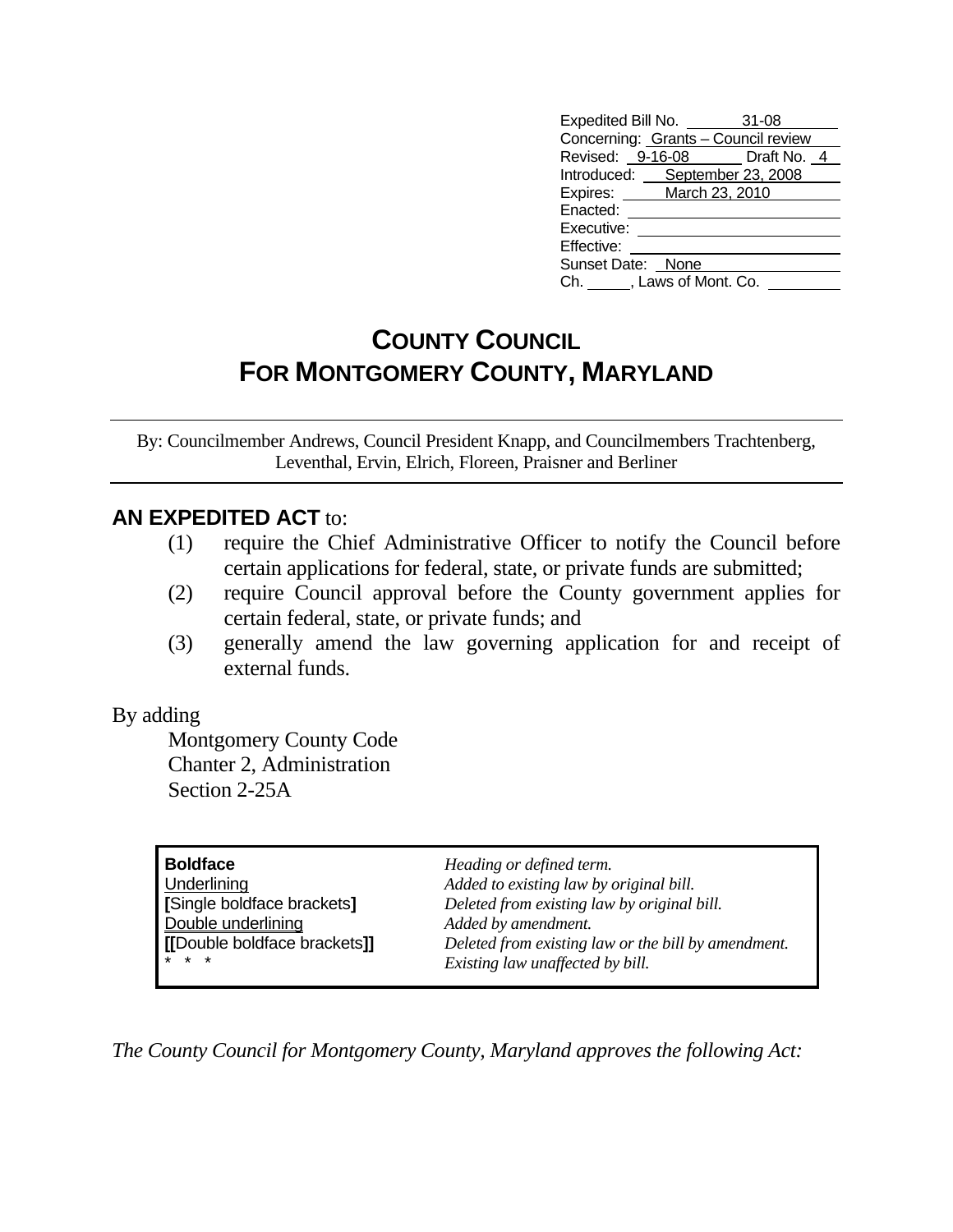| $\mathbf{1}$   | Sec. 1. Chapter 2 is amended by inserting Section 2-25A as follows: |                                                                            |                                                                             |  |
|----------------|---------------------------------------------------------------------|----------------------------------------------------------------------------|-----------------------------------------------------------------------------|--|
| 2              | $2-25A.$                                                            | <u>External grants – restrictions.</u>                                     |                                                                             |  |
| 3              | (a)                                                                 | The Chief Administrative Officer must notify the Council President at      |                                                                             |  |
| $\overline{4}$ |                                                                     | <u>least 30 days before the County Executive, the Chief Administrative</u> |                                                                             |  |
| 5              |                                                                     |                                                                            | <u>Officer, or any County Department or Office applies for a grant from</u> |  |
| 6              |                                                                     | the federal or state government or any private foundation or other         |                                                                             |  |
| 7              |                                                                     | private funding source, or responds to a granting agency on how it         |                                                                             |  |
| 8              |                                                                     | would spend a formula-awarded grant, if:                                   |                                                                             |  |
| 9              |                                                                     | <u>(1)</u>                                                                 | the application seeks a grant or award of more than \$500,000 for           |  |
| 10             |                                                                     |                                                                            | a new program or activity;                                                  |  |
| 11             |                                                                     | (2)                                                                        | compliance with the grant or award would require the Council to             |  |
| 12             |                                                                     |                                                                            | appropriate more than \$250,000 of tax-supported funds in the               |  |
| 13             |                                                                     |                                                                            | <u>current or any future fiscal year; or</u>                                |  |
| 14             |                                                                     | (3)                                                                        | the program or activity to be funded would require two or more              |  |
| 15             |                                                                     |                                                                            | new positions to be created in the County government.                       |  |
| 16             | (b)                                                                 | <u>The notice provided under subsection (a) must include:</u>              |                                                                             |  |
| 17             |                                                                     | (1)                                                                        | the name of the federal or state agency or other source from                |  |
| 18             |                                                                     |                                                                            | which funds are sought;                                                     |  |
| 19             |                                                                     |                                                                            | <u>(2) the name and purpose of the grant;</u>                               |  |
| 20             |                                                                     | (3)                                                                        | the amount of funds sought or the award amount;                             |  |
| 21             |                                                                     | (4)                                                                        | all terms and conditions of the grant, including any future County          |  |
| 22             |                                                                     |                                                                            | funding requirement for each year the grant is received and any             |  |
| 23             |                                                                     |                                                                            | <u>later year; and</u>                                                      |  |
| 24             |                                                                     | <u>(5)</u>                                                                 | <u>all available fiscal analyses and other supporting documents to be</u>   |  |
| 25             |                                                                     |                                                                            | submitted with the application.                                             |  |
| 26             | (c)                                                                 |                                                                            | The Executive, the Chief Administrative Officer, and any Department         |  |
| 27             |                                                                     |                                                                            | or Office in County government must not submit the application or           |  |